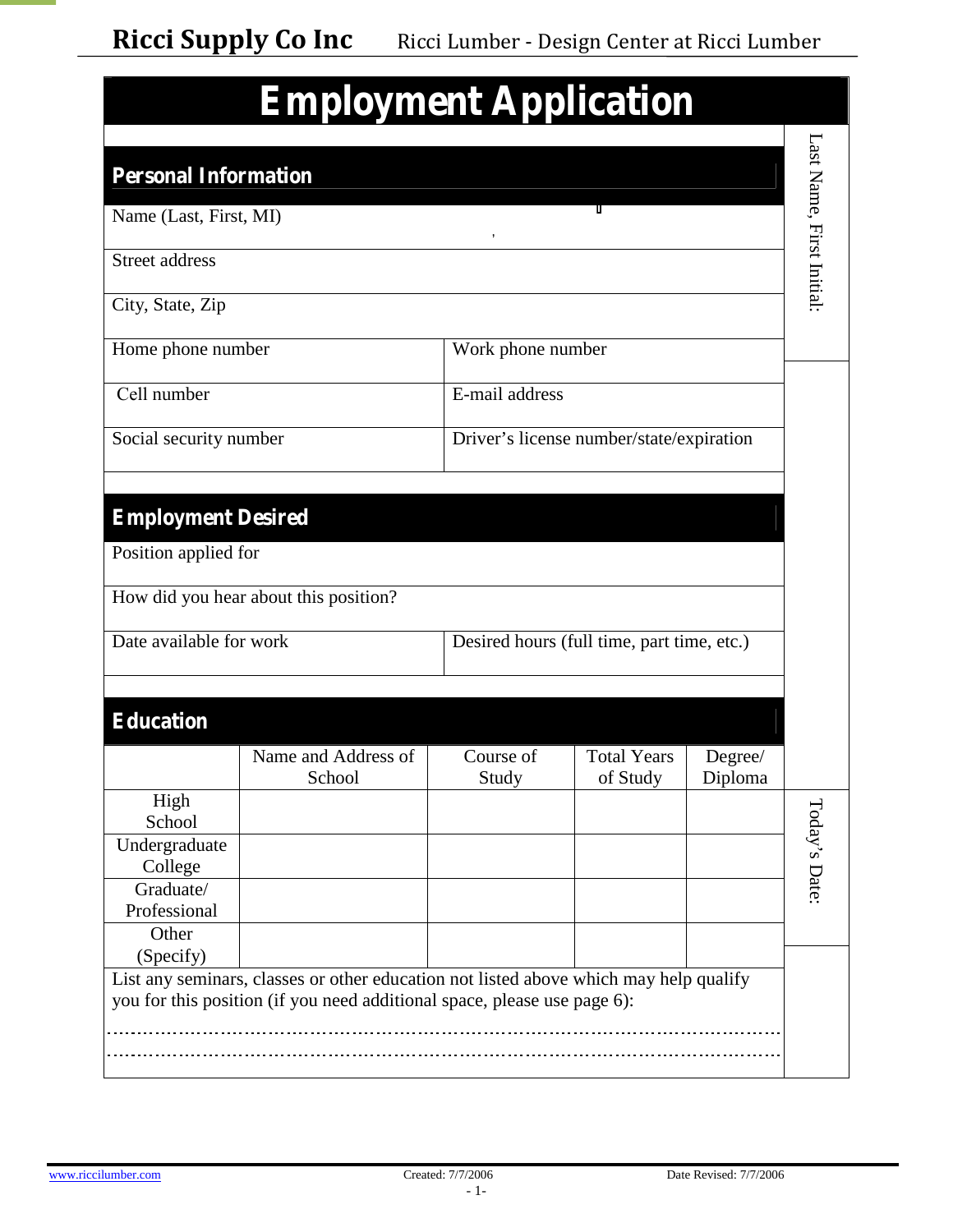## **Employment Application**

### **Employment History**

List below all present and past employers over the past ten years, starting with your **most recent** employer. Account for all periods of unemployment. You must complete this section even if attaching a resume. Please you back if addition space is needed. May we contact your current employer?  $\Box$  YES  $\Box$  NO

| 1. | Employer (current $\Box$ Yes $\Box$ No)                  |               | <b>Start</b>                 | End    | Essential job functions of  |
|----|----------------------------------------------------------|---------------|------------------------------|--------|-----------------------------|
|    |                                                          |               | Date                         | Date   | final position              |
|    | Address                                                  |               |                              |        |                             |
|    |                                                          |               |                              |        | 1.                          |
|    | City, State, Zip                                         |               | <b>Starting</b>              | Ending |                             |
|    |                                                          |               | Salary                       | Salary | 2.                          |
|    | Phone number                                             |               |                              |        |                             |
|    |                                                          |               |                              |        | 3.<br>--------------------- |
|    | Fax number                                               | Supervisor(s) |                              |        |                             |
|    |                                                          |               |                              |        | 4.                          |
|    | Job position(s)                                          |               | E-mail address of supervisor |        |                             |
|    |                                                          |               |                              |        |                             |
|    | Reason(s) for leaving                                    |               |                              |        |                             |
|    |                                                          |               |                              |        |                             |
|    | What value did you add to this company or its customers? |               |                              |        |                             |
|    |                                                          |               |                              |        |                             |
|    |                                                          |               |                              |        |                             |
|    |                                                          |               |                              |        |                             |

| Employer                                                 |               | <b>Start</b>                 | End    | Essential job functions of |  |
|----------------------------------------------------------|---------------|------------------------------|--------|----------------------------|--|
|                                                          |               | Date                         | Date   | final position             |  |
| Address                                                  |               |                              |        |                            |  |
|                                                          |               |                              |        | 1.                         |  |
| City, State, Zip                                         |               | <b>Starting</b>              | Ending |                            |  |
|                                                          |               | Salary                       | Salary | 2.                         |  |
| Phone number                                             |               |                              |        |                            |  |
|                                                          |               |                              |        | 3.                         |  |
| Fax number                                               | Supervisor(s) |                              |        |                            |  |
|                                                          |               |                              |        | 4.                         |  |
| Job position( $s$ )                                      |               | E-mail address of supervisor |        |                            |  |
| Reason(s) for leaving                                    |               |                              |        |                            |  |
| What value did you add to this company or its customers? |               |                              |        |                            |  |
|                                                          |               |                              |        |                            |  |
|                                                          |               |                              |        |                            |  |
|                                                          |               |                              |        |                            |  |
|                                                          |               |                              |        |                            |  |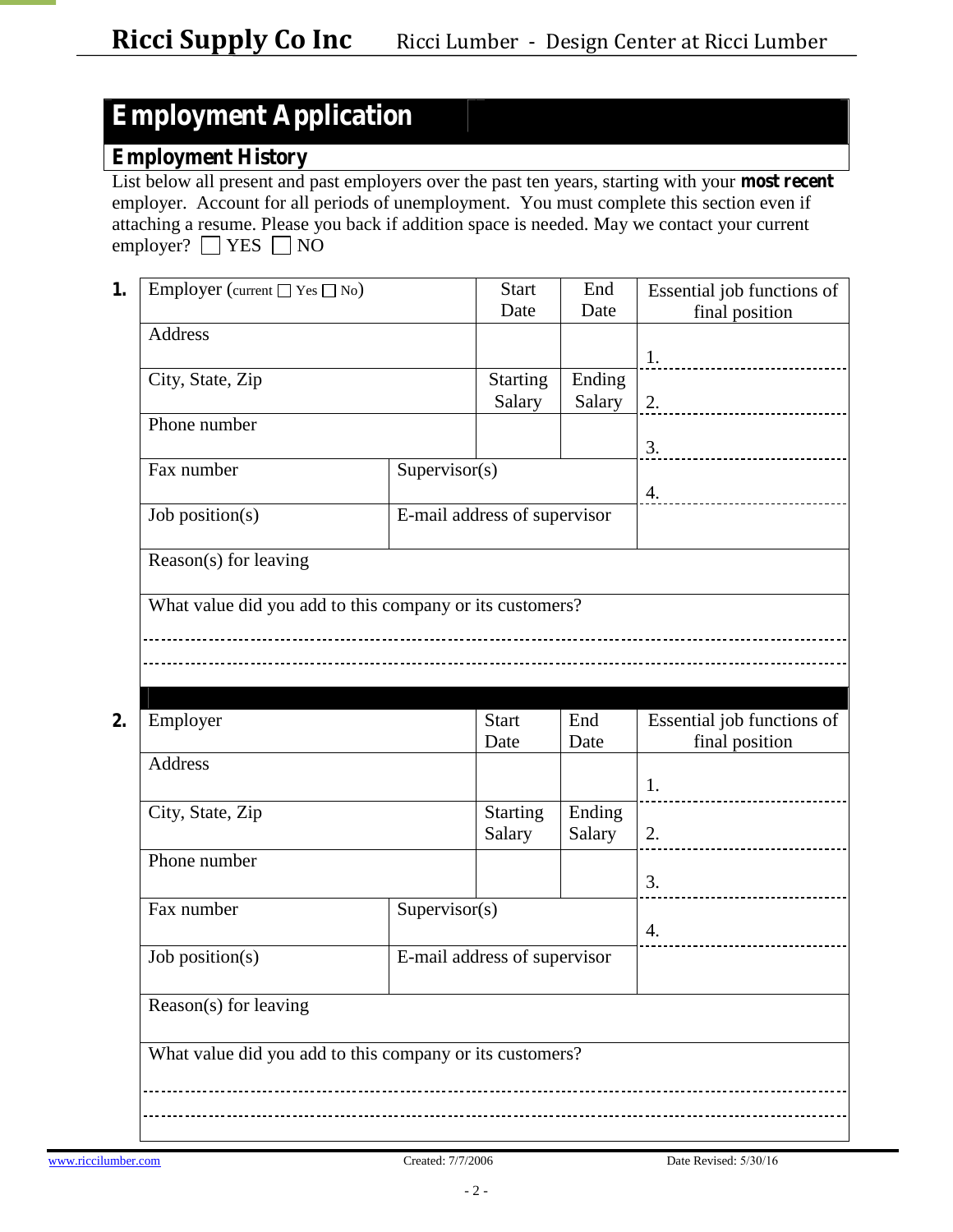## **Employment Application**

### **Employment History**

| 3. |                                                          |               |                              |             |                                              |
|----|----------------------------------------------------------|---------------|------------------------------|-------------|----------------------------------------------|
|    | Employer                                                 |               | <b>Start</b><br>Date         | End<br>Date | Essential job functions of<br>final position |
|    | Address                                                  |               |                              |             |                                              |
|    |                                                          |               |                              |             | 1.<br>----------------------                 |
|    | City, State, Zip                                         |               | <b>Starting</b>              | Ending      |                                              |
|    |                                                          |               | Salary                       | Salary      | 2.                                           |
|    | Phone number                                             |               |                              |             | 3.                                           |
|    | Supervisor(s)<br>Fax number                              |               |                              |             |                                              |
|    |                                                          |               |                              |             | 4.                                           |
|    | Job position(s)                                          |               | E-mail address of supervisor |             |                                              |
|    | Reason(s) for leaving                                    |               |                              |             |                                              |
|    | What value did you add to this company or its customers? |               |                              |             |                                              |
|    |                                                          |               |                              |             |                                              |
|    |                                                          |               |                              |             |                                              |
|    |                                                          |               |                              |             |                                              |
| 4. |                                                          |               | <b>Start</b>                 | End         | Essential job functions of                   |
|    | Employer                                                 |               | Date                         | Date        | final position                               |
|    | Address                                                  |               |                              |             |                                              |
|    |                                                          |               |                              |             | 1.                                           |
|    |                                                          |               |                              |             |                                              |
|    | City, State, Zip                                         |               | <b>Starting</b>              | Ending      |                                              |
|    |                                                          |               | Salary                       | Salary      | 2.<br>----------------------                 |
|    | Phone number                                             |               |                              |             | 3.                                           |
|    | Fax number                                               | Supervisor(s) |                              |             |                                              |
|    |                                                          |               |                              |             | 4.                                           |
|    | Job position(s)                                          |               | E-mail address of supervisor |             |                                              |
|    |                                                          |               |                              |             |                                              |
|    | Reason(s) for leaving                                    |               |                              |             |                                              |
|    | What value did you add to this company or its customers? |               |                              |             |                                              |
|    |                                                          |               |                              |             |                                              |
|    |                                                          |               |                              |             |                                              |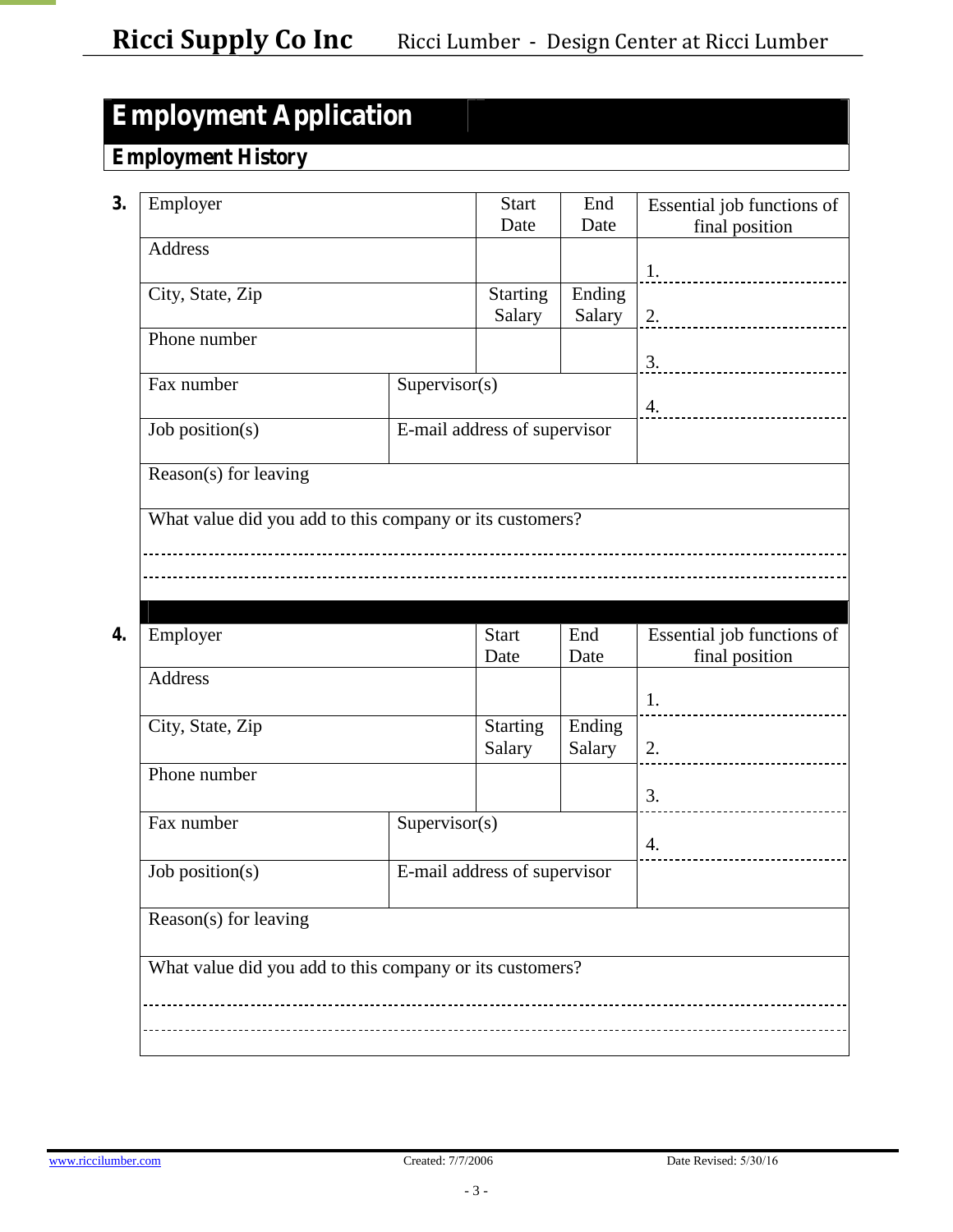| <b>Employment Application</b>                                                                                                                                                                                                                                                                                 |  |        |                                     |                                                                                                     |
|---------------------------------------------------------------------------------------------------------------------------------------------------------------------------------------------------------------------------------------------------------------------------------------------------------------|--|--------|-------------------------------------|-----------------------------------------------------------------------------------------------------|
| <b>Additional Information</b>                                                                                                                                                                                                                                                                                 |  |        |                                     |                                                                                                     |
| List any professional, trade,<br>business or civic activities<br>and offices held. You may<br>exclude membership that<br>would reveal gender, race,<br>religion, national origin,<br>ancestry, age, disability or<br>any other protected status.                                                              |  |        |                                     |                                                                                                     |
| the position applied for:                                                                                                                                                                                                                                                                                     |  |        |                                     | List any languages other than English that you can speak, read or write that could be of benefit to |
|                                                                                                                                                                                                                                                                                                               |  | Fluent | Good                                | Fair                                                                                                |
| Speak                                                                                                                                                                                                                                                                                                         |  |        |                                     |                                                                                                     |
| Read                                                                                                                                                                                                                                                                                                          |  |        |                                     |                                                                                                     |
| Write                                                                                                                                                                                                                                                                                                         |  |        |                                     |                                                                                                     |
| Identify formal job training<br>that relates to this position:<br>Identify what skills or<br>certification you possess<br>related to this position:<br>If you are hired, what value<br>would you add to our<br>company?<br>Describe what you believe<br>are the most unique features<br>of your work history: |  |        |                                     |                                                                                                     |
|                                                                                                                                                                                                                                                                                                               |  |        | ----------------------------------- |                                                                                                     |
|                                                                                                                                                                                                                                                                                                               |  |        |                                     |                                                                                                     |
|                                                                                                                                                                                                                                                                                                               |  |        |                                     |                                                                                                     |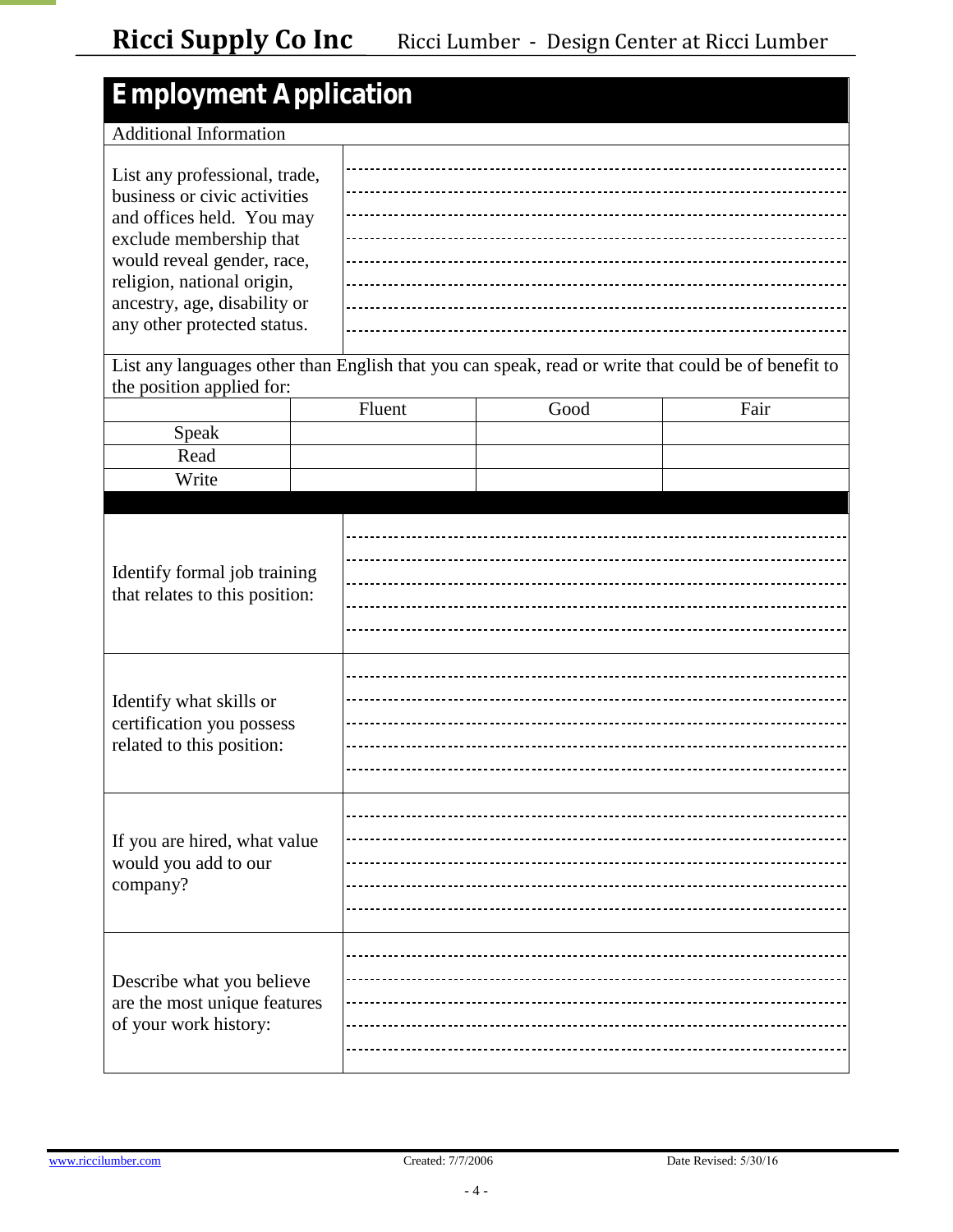| <b>Employment Application</b>                                                                                                                                                                                                                                                                                                                                                                                                                                                                                                                                                                                                                                                                   |                                                                                                               |                                                                                                           |
|-------------------------------------------------------------------------------------------------------------------------------------------------------------------------------------------------------------------------------------------------------------------------------------------------------------------------------------------------------------------------------------------------------------------------------------------------------------------------------------------------------------------------------------------------------------------------------------------------------------------------------------------------------------------------------------------------|---------------------------------------------------------------------------------------------------------------|-----------------------------------------------------------------------------------------------------------|
| <b>Additional Information</b>                                                                                                                                                                                                                                                                                                                                                                                                                                                                                                                                                                                                                                                                   |                                                                                                               |                                                                                                           |
| Have you ever been employed with this company before?<br>If Yes, when?                                                                                                                                                                                                                                                                                                                                                                                                                                                                                                                                                                                                                          | $\Box$ Yes                                                                                                    | $\square$ No                                                                                              |
| Do you have any friends or relatives employed by this company?<br>If Yes, please provide their names and relationship to you:                                                                                                                                                                                                                                                                                                                                                                                                                                                                                                                                                                   | $\square$ Yes                                                                                                 | $\square$ No                                                                                              |
| Are you currently employed?<br>May we contact your employer?<br>A re you currently on "lay off" status and subject to recall?<br>If you are under 18 years of age, can you provide proof of your eligibility to work?<br>If hired, can you provide proof of U.S. citizenship or proof of your legal right to work in the<br>$U.S.$ ?<br>Are you able to perform all of the essential functions of the job for which you are applying<br>with or without reasonable accommodation?<br>If hired, are there any accommodations the company would need to provide so that you can<br>perform all those essential functions and duties of the position being applied for?<br>If Yes, please explain: | $\square$ Yes<br>$\Box$ Yes<br>$\Box$ Yes<br>$\square$ Yes<br>$\square$ Yes<br>$\square$ Yes<br>$\square$ Yes | $\square$ No<br>$\Box$ No<br>$\square$ No<br>$\square$ No<br>$\square$ No<br>$\square$ No<br>$\square$ No |
| If driving is a requirement of the position applied for, have you in the last 7 years been<br>convicted of D riving U nder the Influence "(D U I)"<br>If hired, would you be able to travel or work overtime as needed?<br>If hired, do you have a reliable means of transportation to and from work?<br>Have you ever been convicted of a felony or misdemeanor<br>If Yes, Please explain:                                                                                                                                                                                                                                                                                                     | $\Box$ Yes<br>$\square$ Yes<br>$\square$ Yes<br>$\square$ Yes                                                 | $\square$ No<br>$\square$ No<br>$\square$ No<br>$\square$ No                                              |

### INSTRUCTIONS FOR ANSWERING APPLICATION QUESTION ABOUT BEING CONVICTED OF A CRIME

A criminal record does not constitute an automatic bar to employment and will be considered only as it substantially relates to the job in question.

**NH** Only report those convictions that have taken place in the past seven (7) years. Convictions, which have not been annulled, will not necessarily disqualify you from employment.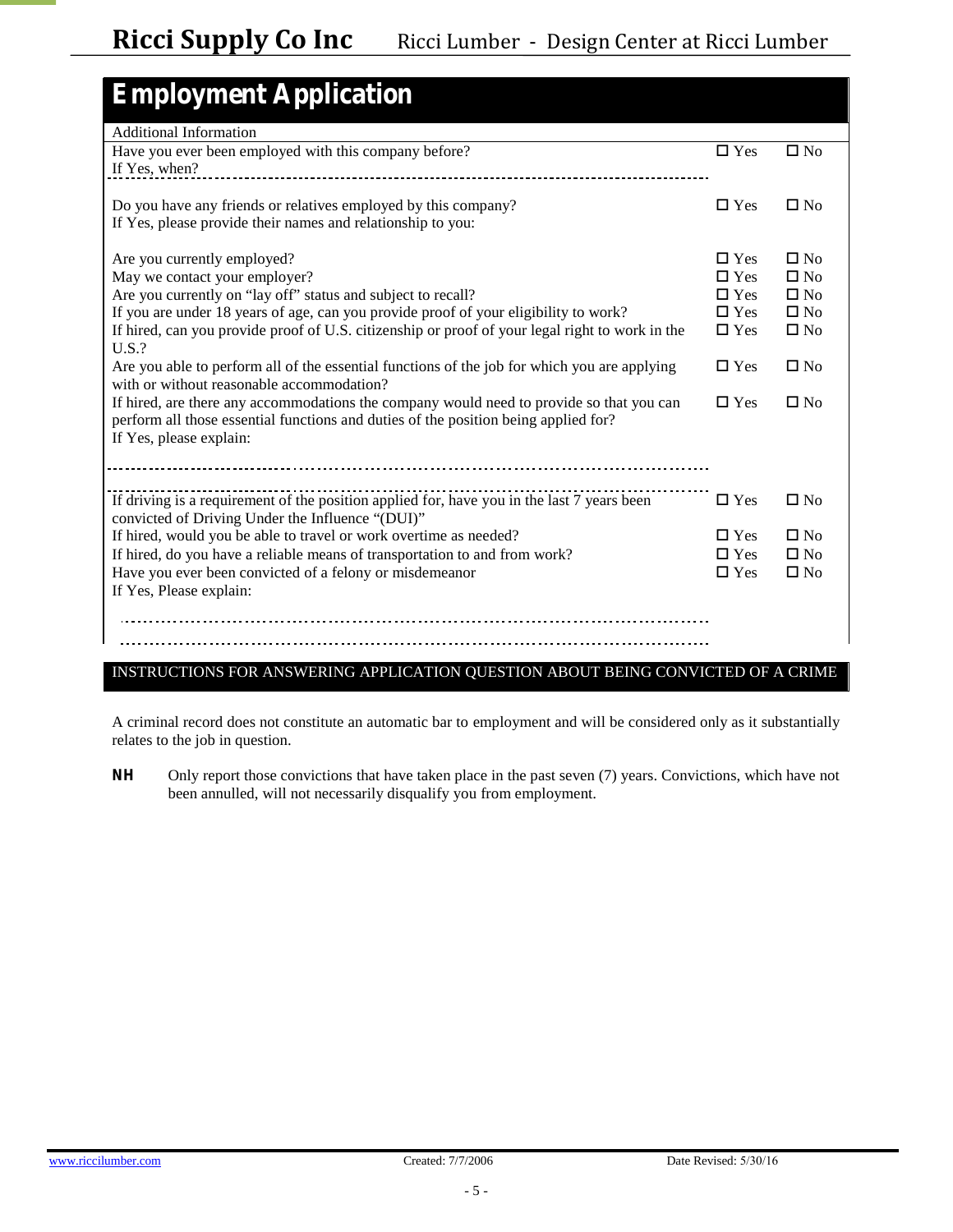## **Employment Application**

### References

List below three persons not related to you who have knowledge of your work performance within the last 5 years

| Name                    |                                                                                         | Occupation                         |
|-------------------------|-----------------------------------------------------------------------------------------|------------------------------------|
| Company name            | <b>Address</b>                                                                          |                                    |
| Telephone               | E-mail                                                                                  | Relationship & years<br>acquainted |
| Name                    |                                                                                         | Occupation                         |
| Company name            | <b>Address</b>                                                                          |                                    |
| Telephone               | E-mail                                                                                  | Relationship & years<br>acquainted |
| Name                    |                                                                                         | Occupation                         |
| Company name            | <b>Address</b>                                                                          |                                    |
| Telephone               | E-mail                                                                                  | Relationship & years<br>acquainted |
| <b>Additional Space</b> |                                                                                         |                                    |
| application             | Additional space provided to expand on any points or questions asked previously in this |                                    |
|                         |                                                                                         |                                    |
|                         |                                                                                         |                                    |
|                         |                                                                                         |                                    |
|                         |                                                                                         |                                    |
|                         |                                                                                         |                                    |

### *PLEASE USE ADDITIONAL PAPER IF NECESSARY*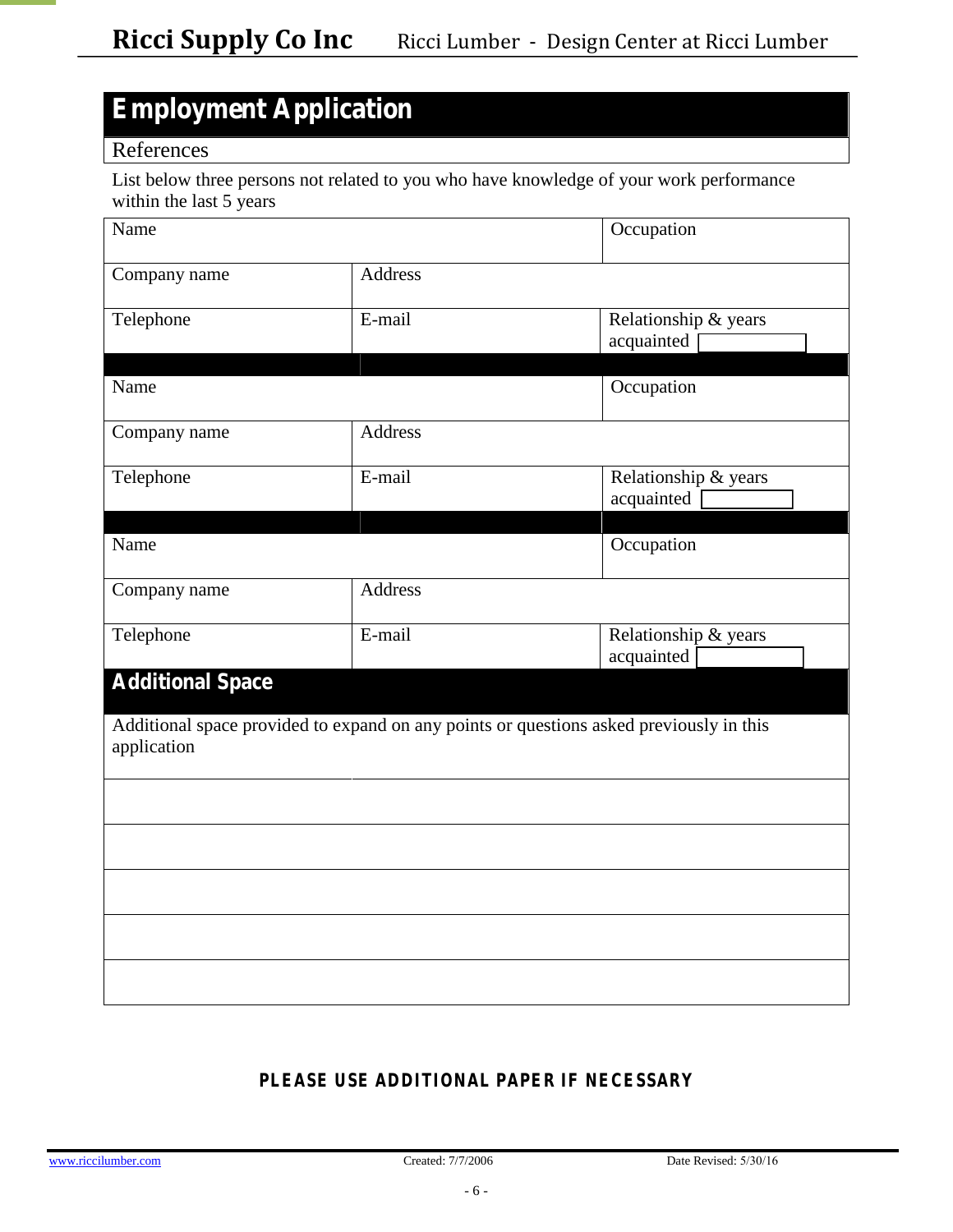#### *Please read each statement closely and initial each acknowledging your understanding*

#### **Equal Employment Opportunity Statement**

This company is committed to the principles of equal employment opportunity and is committed to make employment decisions based on merit. We are committed to complying with all Federal, State and local laws providing for equal employment opportunities, as well as all laws related to terms and conditions of employment. The Company desires to maintain a work environment that is free of sexual harassment and discrimination due to race, religion, color, national origin, physical or mental disability, age or any other status protected by Federal, State or local laws. The Company will make reasonable efforts to accommodate those physical or mental limitations of an otherwise qualified employee unless undue hardship would result for the company.

#### **Discrimination and Sexual Harassment Policy Statement**

\_\_\_\_\_ This Company will not tolerate any form of unlawful discrimination, including sexual harassment. Any employee who engages in unlawful discrimination or sexual harassment will be subject to appropriate discipline, up to and including termination. Prohibited sexual harassment is defined as follows: Unwelcome sexual advances, requests for sexual favors and other verbal or physical conduct of a sexual nature constitutes sexual harassment when (1) submission to such conduct is made whether explicitly or implicitly a term or condition of an individual's employment; (2) Subm ission to or action of such conduct by an individual is used as the basis for employment decisions affecting such individuals; or (3) Such conduct has the purpose or effect of unreasonably interfering with an ind ividual's work perform ance or creating an in tim idating, hostile or offensive work environment.

#### **Disclosure to Applicants Concerning Drug/Alcohol Testing**

If you are offered a position with the Company, you may be given a drug/alcohol test as a condition of employment. Your refusal to timely submit to a drug/alcohol test or your failure to pass such a test means you will not be employed by this company. Neither the collector of specimens nor the medical professional who reviews the test results will be a company employee. The test results will be kept confidential. The individual undergoing testing will not be directly observed while providing the specimen unless there are reasonable grounds to believe the individual may alter or substitute the specimen. Negative test results are required as a condition of employment.

#### **Complete and Accurate Information**

I hereby certify that I have not knowingly withheld any information that might adversely affect my chances for employment and that the answers given by me are true and correct to the best of my knowledge. I further certify that I have personally completed this application. I understand that any omission or misstatement of material fact on this application, or any other document used to secure employment, shall be grounds for rejection of this application or for immediate discharge if I am employed, regardless of the time elapsed before discovery.

#### **At-Will Employment**

I understand and agree that if I am employed, my employment will be "at-will", which means that the C ompany may term inate the employment relationship at any time, with or without cause and with or without notice. Likewise, the Company will respect my right to terminate my employment at any time, with or without cause and with or without notice. I further understand that any prior representation, whether expressed or implied to the contrary is hereby superceded and that no promise or representation contrary to the foregoing is b inding on the C om pany unless m ade in w riting and signed by the C om pany's president.

#### **Testing Authorization**

If offered a position with the Company, I hereby agree to any legally permitted physical, psychological, skill, drug or medical test required by the Company as a condition of employment.

#### **Investigation Authorization**

I authorize investigation into all statements and references contained in this application. Said investigation may include credit, driving, criminal background, references and other background checks. By applying for this job, I also authorize post-hire investigation into my credit, driving and criminal background.

#### \_\_\_\_\_ **Company Obligation**

I understand and agree that the C om pany's acceptance of this job application does not mean that a position for which I am qualified is open (unless specifically posted) or that the company has agreed to hire me. I understand that the Company is under no obligation to hire me as the result of accepting this completed application.

#### I HAVE READ AND UNDERSTAND THE ABOVE POLICY STATEMENTS AND AGREE TO BE BOUND BY THEM IF EMPLOYED BY THE COMPANY.

Signature Date

[www.riccilumber.com](http://www.riccilumber.com/) Created: 7/7/2006 Date Revised: 5/30/16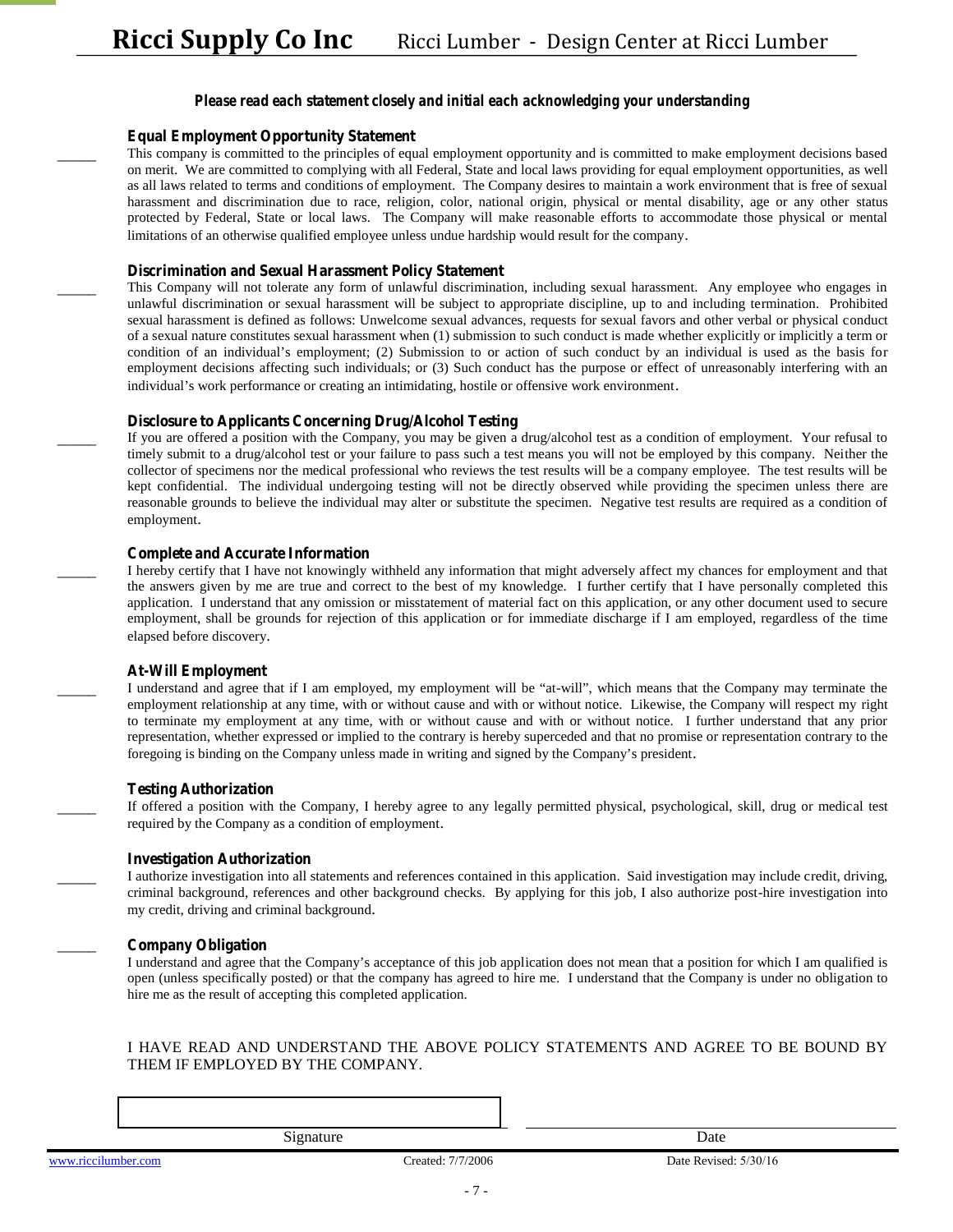|                                                                                   | PRE-EMPLOYMENT INFORMATION DISCLOSURE<br><b>NOTICE AND ACKNOWLEDGEMENT</b> |  |  |  |
|-----------------------------------------------------------------------------------|----------------------------------------------------------------------------|--|--|--|
| JOB SITE:                                                                         |                                                                            |  |  |  |
|                                                                                   |                                                                            |  |  |  |
|                                                                                   |                                                                            |  |  |  |
| Any other name(s) used in the past or present: __________________________________ |                                                                            |  |  |  |
|                                                                                   |                                                                            |  |  |  |
|                                                                                   |                                                                            |  |  |  |
| D river's L icense $\#$ :                                                         |                                                                            |  |  |  |
| Date of Birth:                                                                    |                                                                            |  |  |  |

In applying for employment with Ricci Supply Co Inc, I hereby authorize the Company, or any designated agent(s) w orking on the C om pany's behalf, including but not limited to reporting agencies or professional investors to obtain and review those reports checked off below as well as following up on information presented in the reports. The Company or its agents may also request these reports and information during the course of any employment as a condition of continued employment. My consent extends to any possible investigations performed during the course of the employment, including those related to complaints of discrimination, harassment, theft or other conduct.

It is my understanding the information being obtained will not be used in violation of any federal or state equal opportunity law or regulation, and that, before any adverse action is taken, based on upon review of such consumer credit report, I will be provided with a copy of said report as  $w$  ell as a sum m ary of consumer's rights.

I understand the nature and scope of said inquiries may include, but are not limited to, verification, inspection and/or reporting of any lawfully available records or information pertaining to work history; social security number, education; w orkers' compensation claim s, criminal and civil court related actions; driving history (including traffic related offenses); personal financial status (including consumer credit reports); and any other information available from any public or otherwise documented record. It may also include inquires regarding any past or present business, professional or personal activities.

I hereby state that to the best of my knowledge all information I have provided to the Company, and any reporting agency, in any form, is true and accurate. I understand that any misrepresentation made to the Company or reporting agency by me will exclude me from further consideration as a candidate for employment or advancement, and may result in termination of my employment with the Company if I am hired or advanced by the Company before such misrepresentation is discovered. I fully understand this authorization, waiver and release of liability is not an offer or a contract for employment by the Company. It is also understood that the C om pany operates under an "at-w ill" employment policy and that this authorization and release does not alter or affect this policy in any manner.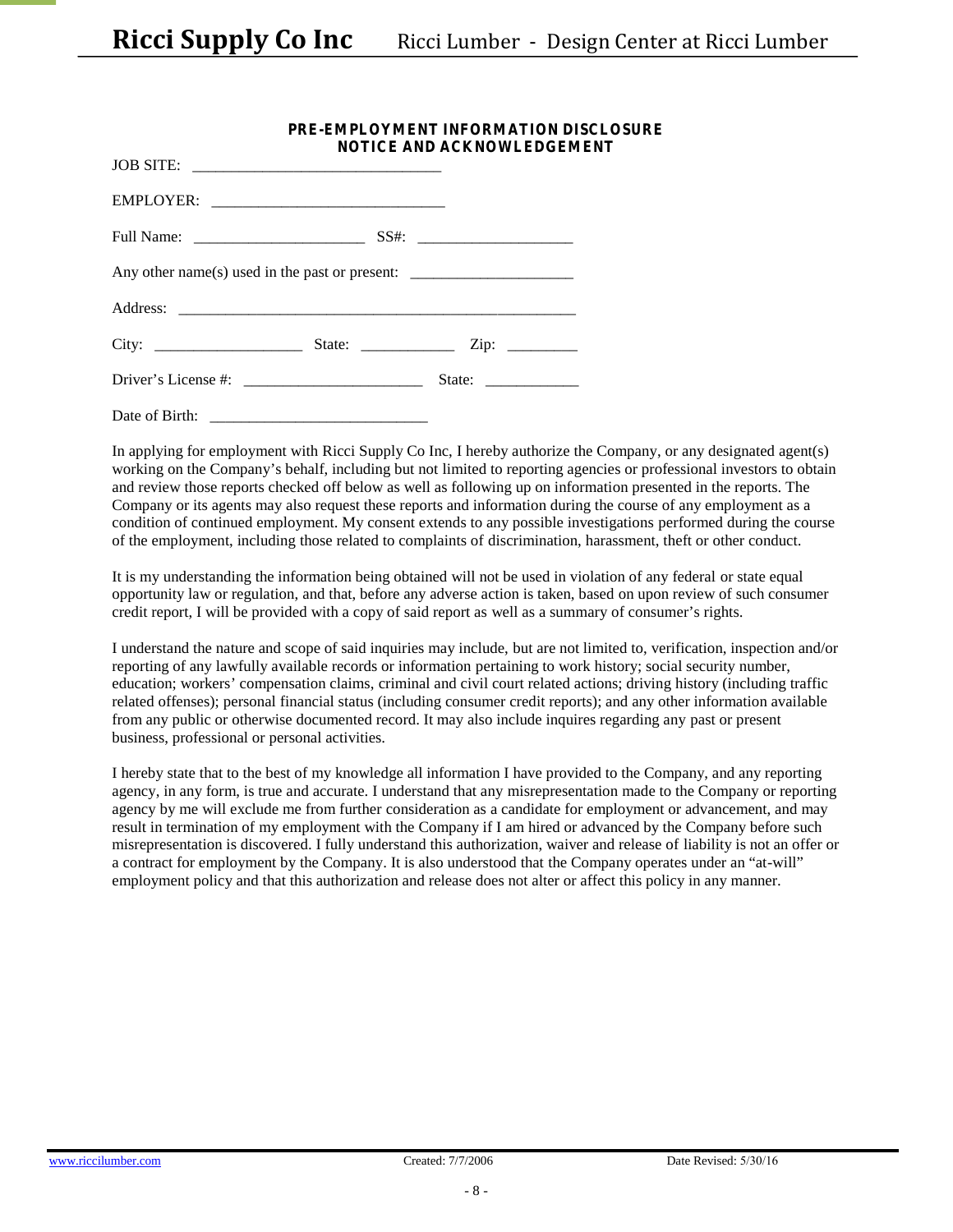- *Please read each statement closely and initial each acknowledging your understanding* **Authorization to Obtain Criminal Information**  \_\_\_\_\_ I hereby authorize the Company, reporting agency or investigator to request, obtain and examine any and all records that may relate to my arrest, conviction and/or imprisonment at any time prior to this date, to the extent permitted by law **Authorization to Obtain Credit Report**  I hereby authorize the Company, reporting agency or investigator to make inquiry into, investigate, and examine any and all records that may relate to my current or past credit worthiness; such information to include (but not be limited to) a retail credit report provided by any of the commercial retail credit reporting companies. **Authorization to Obtain Background Report** I hereby authorize the Company, reporting agency or investigator to request an employment background report. **Authorization to Obtain Educational Background** \_\_\_\_\_ I hereby authorize the Company or reporting agency to request an educational background report. **Authorization to Obtain Motor Vehicle Records**  I hereby authorize the Company, reporting agency or investigator to acquire and examine a copy of my current Motor Vehicle Record. **Authorization to Obtain Past Workers Compensation History and Medical Information**  I hereby authorize the Company, reporting agency, investigator or physician to acquire and examine, after a conditioned job offer, information about past workers compensation claims and medical history. **Authorization to Conduct Post-Hire Investigation**  I hereby authorize the Company, reporting agency or investigator to obtain reports or conduct investigations as a
	- condition of continued employment. For information on your rights under the Fair Credit Reporting Act, please go to [www.ftc.gov.](http://www.ftc.gov/)

#### **EMPLOYEE REFERENCE REQUEST RELEASE**

I, (employee), hereby authorize \_\_\_\_\_\_\_\_\_\_\_\_\_\_\_\_\_\_\_\_\_\_\_\_\_\_\_\_\_\_ (former employer) to release any and all references and records related to my past employment and work history to (prospective employer). I release and discharge both my former and prospective employers from any and all claims or actions related to this Employee Reference Request and any related exchange of records or other communications concerning my past employment.

| Signature                      | Date                          |
|--------------------------------|-------------------------------|
| Printed Name (Last, First, MI) | <b>Social Security Number</b> |

*Please answer the following questions as thoroughly as possible regarding the above named individual and their employment with your company. Thank you for your assistance.* 

| <b>Start Date</b>                                                                       | <b>End Date</b>           | Final Position/Title          |  |  |  |  |  |
|-----------------------------------------------------------------------------------------|---------------------------|-------------------------------|--|--|--|--|--|
| <b>Final Salary</b>                                                                     | Time in Final Pay Grade   | Your Relationship to Employee |  |  |  |  |  |
| <b>Position Summary:</b>                                                                |                           |                               |  |  |  |  |  |
|                                                                                         |                           |                               |  |  |  |  |  |
| <b>Essential Job Functions:</b>                                                         |                           |                               |  |  |  |  |  |
| Reason for Leaving:                                                                     |                           |                               |  |  |  |  |  |
| Is this Individual Eligible for Rehire? Yes                                             | No If no, please explain: |                               |  |  |  |  |  |
| Please D escribe this Individual's M ost V aluable A ttributes:                         |                           |                               |  |  |  |  |  |
| W hat Is Y our 0 pinion of this Individual's A bility to A dd V alue to 0 ur C om pany? |                           |                               |  |  |  |  |  |
| Signature:                                                                              |                           | Date:                         |  |  |  |  |  |
| Printed Name:                                                                           |                           | Title:                        |  |  |  |  |  |